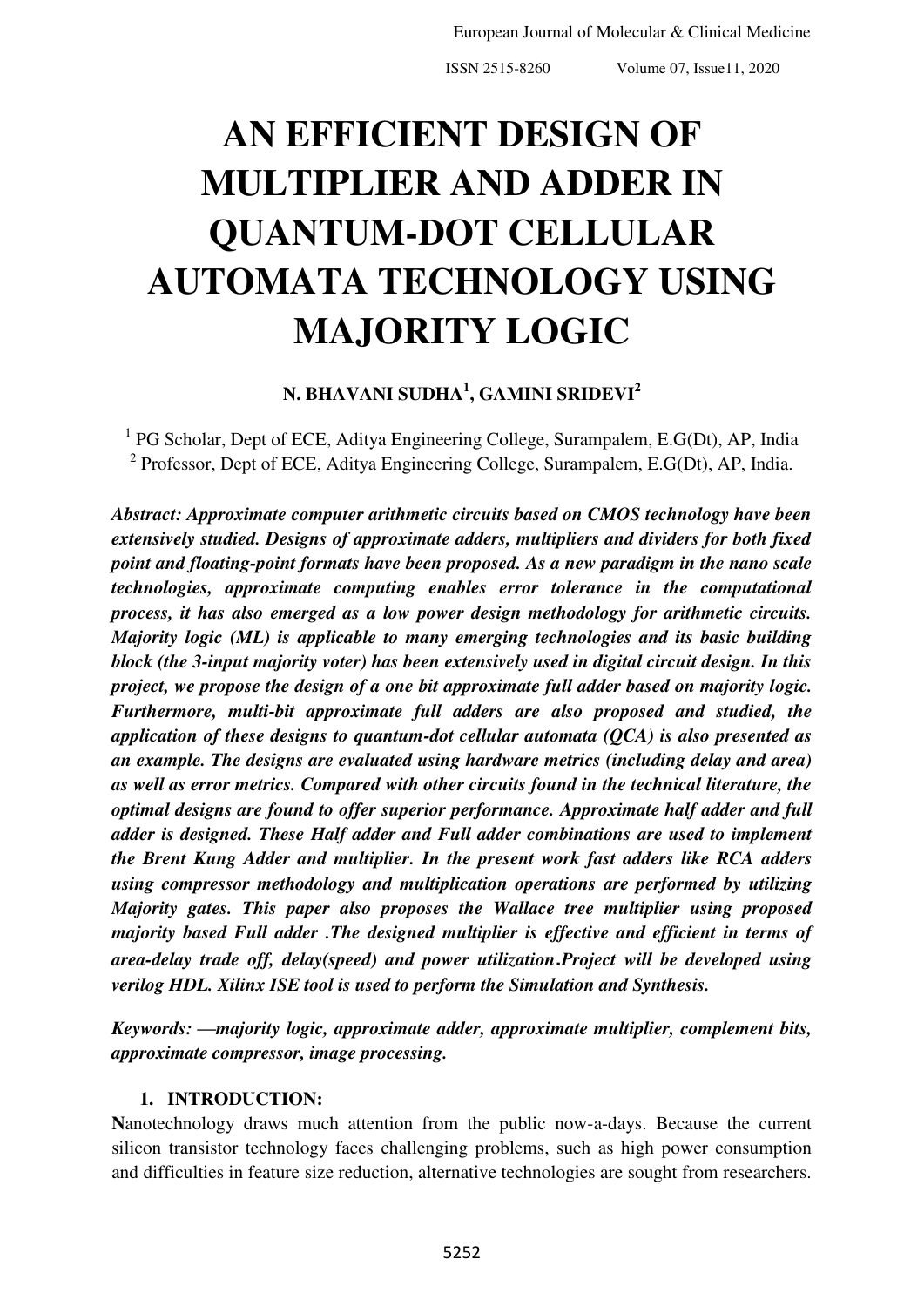Quantum-dot cellular automata (QCA) is one of the promising future solutions. Since it was first introduced in 1993, experimental devices for semiconductor, molecular, and magnetic approaches have been developed. Quantum dot cellular automata, which is an array of coupled quantum dots to implement Boolean logic functions. The advantage of QCA is high packing densities due to the small size of the dots, simplified interconnection and low area delay product. In 1982, Richard Feynman suggested an initial approach to quantizing a model of cellular automata. In 1985, David Deutsch presented a formal development of the subject. Later, Gerhard Grössing and Anton Zeilinger introduced the term "quantum cellular automata" to refer to a model they defined in 1988, although their model had very little in common with the concepts developed by Deutsch and so has not been developed significantly as a model of computation.

The first formal model of quantum cellular automata to be researched in depth was that introduced by John Watrous. This model was developed further by Wim van Dam, as well as Christoph Dürr, Huong LêThanh, and Miklos Santha, Jozef Gruska and Pablo Arrighi. However it was later realized that this definition was too loose, in the sense that some instances of it allow superluminal signaling. A second wave of models includes those of Susanne Richter and Reinhard Werner, of Benjamin Schumacher and Reinhard Werner, of Carlos Pérez-Delgado and Donny Cheung, and of Pablo Arrighi, Vincent Nesme and Reinhard Werner. These are all closely related, and do not suffer any such locality issue. In the end one can say that they all agree to picture quantum cellular automata as just some large quantum circuit, infinitely repeating across time and space.

Quantum Cellular Automata (QCA) refers to models of quantum computation, which have been devised in analogy to conventional models of cellular automata introduced by von Neumann. It may also refer to quantum dot cellular automata, which is a proposed physical implementation of "classical" cellular automata by exploiting quantum mechanical phenomena. QCA has attracted a lot of attention as a result of its extremely small feature size (at the molecular or even atomic scale) and its ultra-low power consumption, making it one candidate for replacing CMOS technology. A quantum-dot cellular automaton (QCA) is an attractive emerging technology suitable for the development of ultra dense low-power highperformance digital circuits [1]. For this reason, in the last few years, the design of efficient logic circuits in QCA has received a great deal of attention. Special efforts are directed to arithmetic circuits [2]–[16], with the main interest focused on the binary addition [11]–[16] that is the basic operation of any digital system. Of course, the architectures commonly employed in traditional CMOS designs are considered a first reference for the new design environment. Ripple-carry (RCA), carry look-ahead (CLA), and conditional sum adders were presented in [11]. The carry-flow adder (CFA) shown in [12] was mainly an improved RCA in which detrimental wires effects were mitigated. Parallel-prefix architectures, including Brent–Kung (BKA), Kogge–Stone, Ladner–Fischer, and Han–Carlson adders were analyzed and implemented in QCA in [13] and [14]. Recently, more efficient designs were proposed in [15] for the CLA and the BKA, and in [16] for the CLA and the CFA.

### **2. RELATED WORK**

Approximate computing: an emerging paradigm for energy-efficient design by J. Han and M. Orshansky Approximate computing has recently emerged as a promising approach to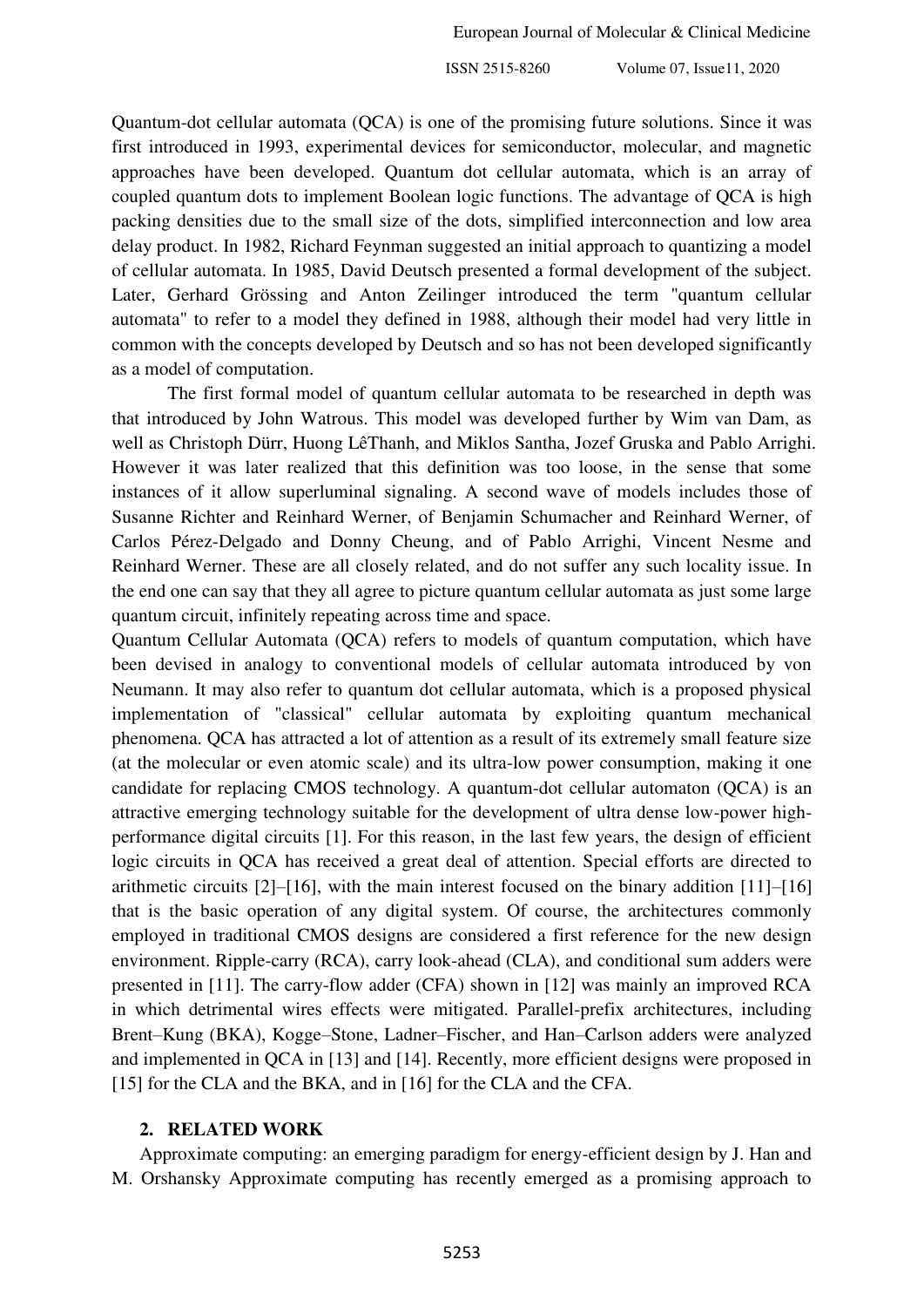energy-efficient design of digital systems. Approximate computing relies on the ability of many systems and applications to tolerate some loss of quality or optimality in the computed result. By relaxing the need for fully precise or completely deterministic operations, approximate computing techniques allow substantially improved energy efficiency. This paper reviews recent progress in the area, including design of approximate arithmetic blocks, pertinent error and quality measures, and algorithm-level techniques for approximate computing.

Design of Majority Logic Based Approximate Arithmetic Circuits by C. Labrado, H. Thapliyal and F. Lombardi The increasing amount of circuit density possible in CMOS technology has the consequence of also increasing the power consumption of circuits using the technology. One possible method of offsetting these increased power demands is to use approximate computing designs in circuits where complete accuracy is not a strict requirement. These circuits use fewer logic gates which reduces power consumption at the cost of accuracy. Another possible method for reducing power consumption is to use an emerging nanotechnology which is already low power in nature. Combining approximate computing with an emerging nanotechnology has the potential to further cut power consumption. Unfortunately, existing approximate computing circuits were designed using standard logic gates found in CMOS technology which in turn can limit their effectiveness when implemented with the majority based logic used by some emerging nanotechnologies.

For that reason, we propose designs of approximate arithmetic units which are specifically designed for use in majority logic based technologies. Impact: Imprecise adders for low-power approximate computing by V. Gupta, D. Mohapatra, S. P. Park, A. Raghunathan, and K. Roy. Low-power is an imperative requirement for portable multimedia devices employing various signal processing algorithms and architectures. In most multimedia applications, the final output is interpreted by human senses, which are not perfect. This fact obviates the need to produce exactly correct numerical outputs. Previous research in this context exploits error-resiliency primarily through voltage over-scaling, utilizing algorithmic and architectural techniques to mitigate the resulting errors. In this paper, we propose logic complexity reduction as an alternative approach to take advantage of the relaxation of numerical accuracy. We demonstrate this concept by proposing various imprecise or approximate Full Adder (FA) cells with reduced complexity at the transistor level, and utilize them to design approximate multi-bit adders. In addition to the inherent reduction in switched capacitance, our techniques result in significantly shorter critical paths, enabling voltage scaling. We design architectures for video and image compression algorithms using the proposed approximate arithmetic units, and evaluate them to demonstrate the efficacy of our approach. Post-layout simulations indicate power savings of up to 60% and area savings of up to 37% with an insignificant loss in output quality, when compared to existing implementations.

# **Implementation of Wallace Multiplier**

The algorithm of WALLACE multiplier is based on the below matrix form. The partial product matrix is formed in the first stage by AND stages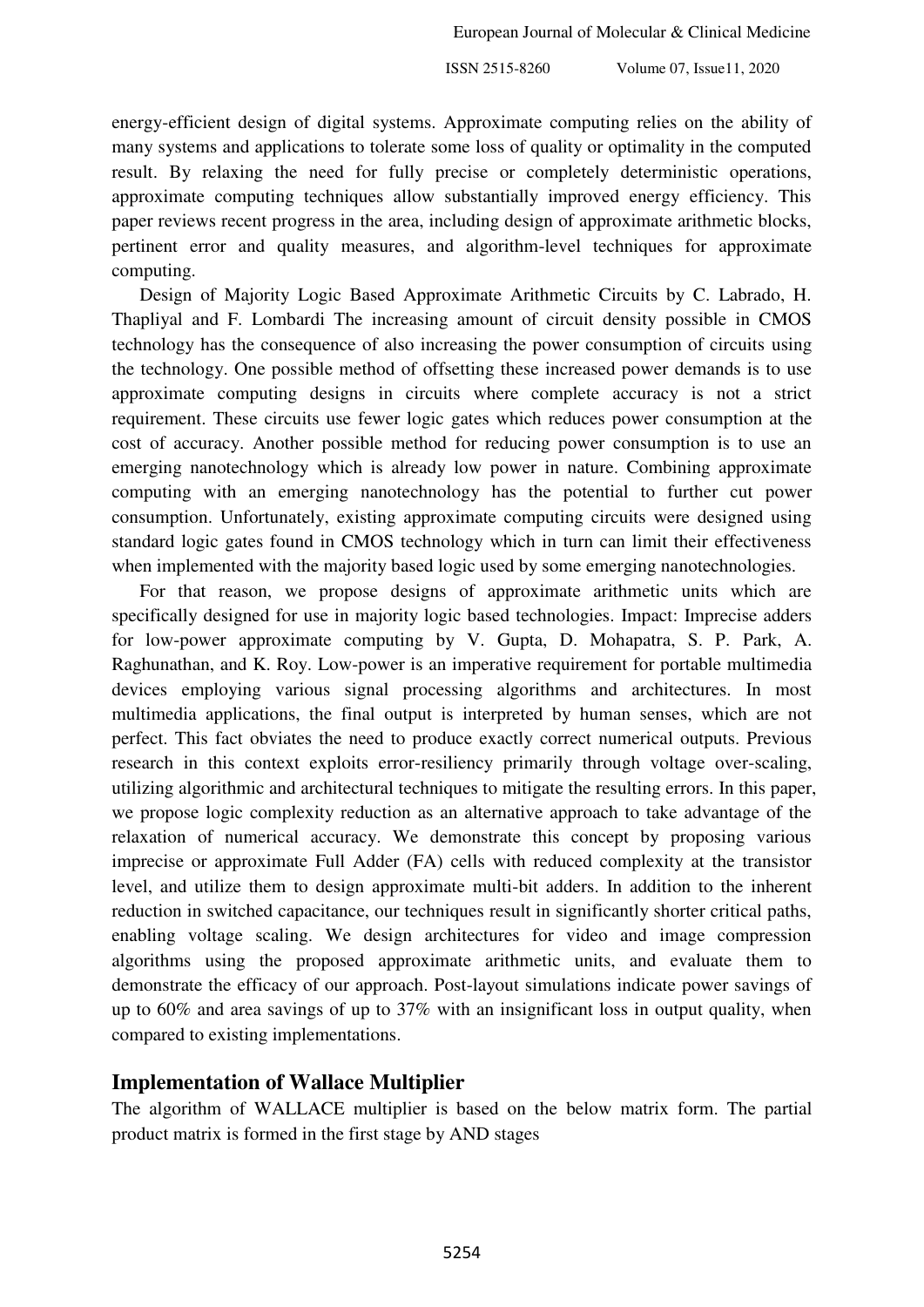

# **Fig.1-4x4 WALLACE Algorithm Steps involved in WALLACE TREE multipliers Algorithm**

 Multiply (that is - AND) each bit of one of the arguments, by each bit of the other, yielding N results. Depending on position of the multiplied bits, the wires carry different weights. Reduce the number of partial products to two layers of full adders. Group the wires in two numbers, and add them with a conventional adder.. Product terms generated by a collection of AND gates.



**Fig 2 Product terms generated by a collection of AND gates**. **Wallace Tree Multiplier Using Ripple Carry Adder** 

 Ripple Carry Adder is the method used to add more number of additions to be performed with the carry in sand carry outs that is to be chained. Thus multiple adders are used in ripple carry adder. It is possible to create a logical circuit using several full adders to add multiple-bit numbers. Each full adder inputs a Cin, which is the Cout of the previous adder. This kind of adder is a ripple carry adder, since each carry bit "ripples" to the next full adder. The proposed architecture of WALLACE multiplier algorithm using RCA is shown in Figs.9 to 10 Take any 3 values with the same weights and gives them as input into a full adder. The result will be an output wire of the same weight. Partial product obtained after multiplication is taken at the first stage. The data's are taken with 3 wires and added using adders and the carry of each stage is added with next two data"s in the same stage. Partial products reduced to two layers of full adders with same procedure. At the final stage, same method of ripple carry adder method is performed and thus product terms p1 to p8 is obtained.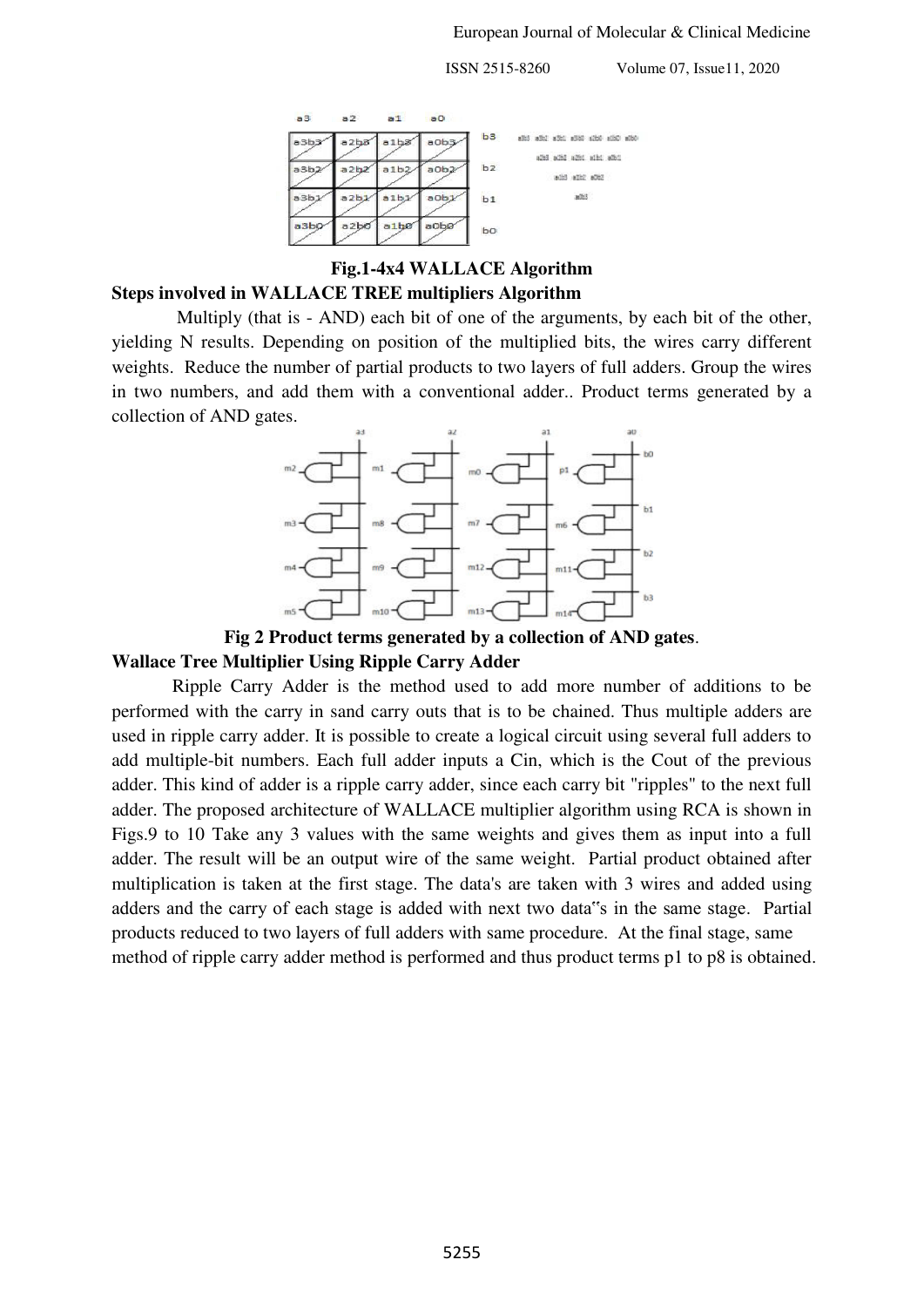

**Fig 3** .**4x4 Wallace Multiplier Implementation. Fig 4 Method 8x8 Wallace Multiplier** 





## **Fig 5 Column Compression scheme for 8x8 wallace multiplier.**

- The simplest wallace tree is the full adder cell, more generally an n input wallace tree is an n input operation with log(n) base 2 outputs.
- The value of the output word is equal to the number of 1's in the input word.
- The number of adder levels increases logarithmically as the partial product rows increases.
- Make group of three's and apply Carry Save Adder(CSA) reduction in parallel.
- Each CSA layer produces two rows.
- These rows then, with other rows from other partial product groups, form a new reduce matrix.
- Iteratively, apply Wallace Reduction on the new generated matrix.
- This process continues until two rows are left.
- The final rows are added together for the final product.

# **3. IMPLEMENTATION OF MULTIIER**

In electronics, an adder or summer is a digital circuit that performs addition of numbers. In many computers and other kinds of processors, adders are used not only in the arithmetic logic unit(s), but also in other parts of the processor, where they are used to calculate addresses, table indices, and similar operations. Although adders can be constructed for many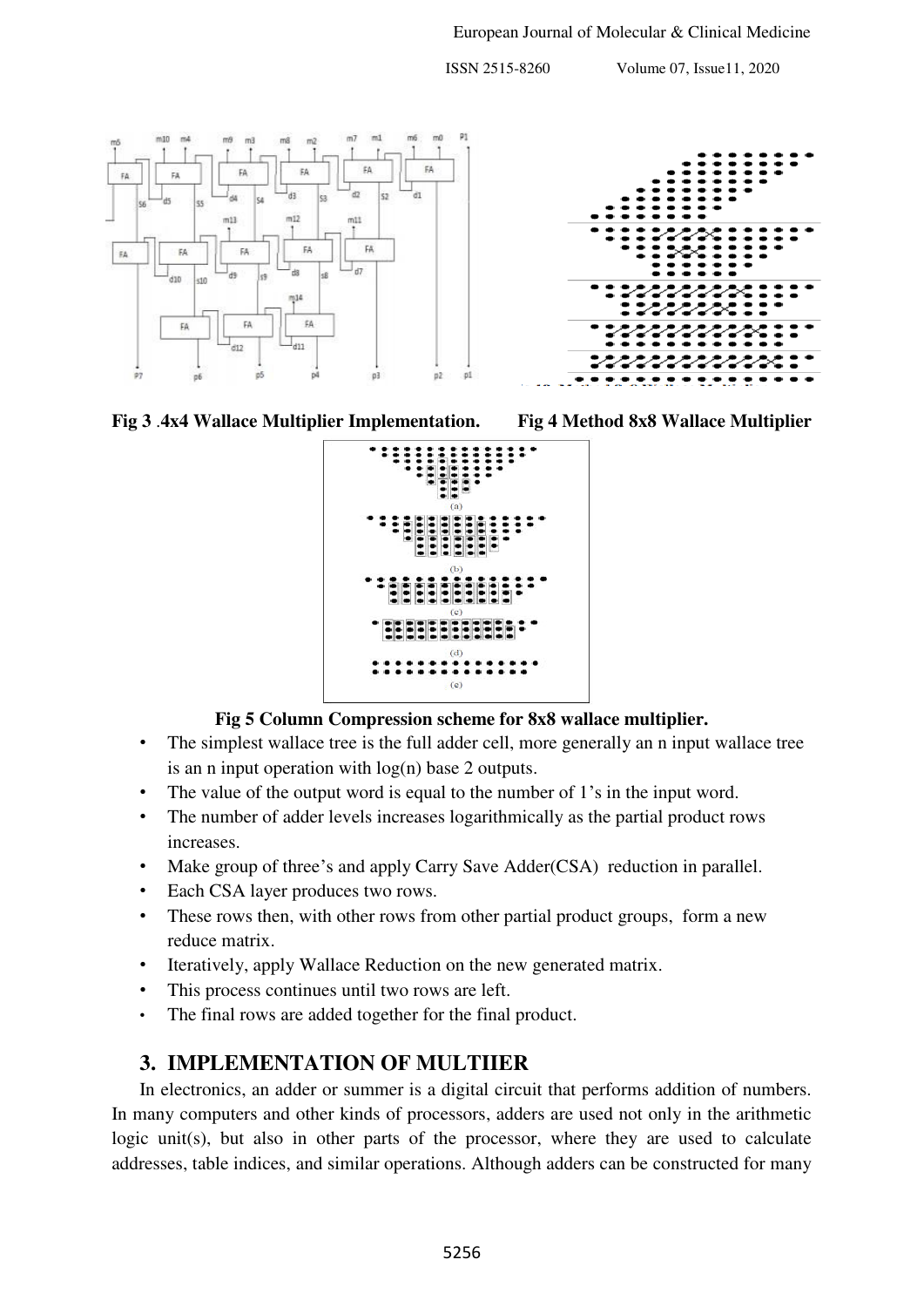numerical representations, such as binary-coded, decimal or excess-3, the most common adders operate on binary numbers. In cases where two's complement or ones' complement is being used to represent negative numbers, it is trivial to modify an adder into an adder subtract or. Other signed number representations require a more complex adder. Adders are fundamental circuits for most digital systems and several adder designs in QCA have been proposed, and a performance comparison was improved. Better adder performance depends on minimizing the carry propagation delay and reducing the area.

An adder designed as proposed runs in the RCA fashion, but it exhibits a computational delay lower than all state-of the-art competitors and achieves the lowest area-delay product (ADP). A QCA is a nanostructure having as its basic cell a square four quantum dots structure charged with two free electrons able to tunnel through the dots within the cell [1]. Because of Coulombic repulsion, the two electrons will always reside in opposite corners. The locations of the electrons in the cell (also named polarizations *P)* determine two possible stable states that can be associated to the binary states 1 and 0.

Although adjacent cells interact through electrostatic forces and tend to align their polarizations, QCA cells do not have intrinsic data flow directionality. To achieve controllable data directions, the cells within a QCA design are partitioned into the so-called clock zones that are progressively associated to four clock signals, each phase shifted by 90°. This clock scheme, named the zone clocking scheme, makes the QCA designs intrinsically pipelined, as each clock zone behaves like a D-latch [8]. QCA cells are used for both logic structures and interconnections that can exploit either the coplanar cross or the bridge technique [1], [2], [5], The fundamental logic gates inherently available within the QCA technology are the inverter and the MG. Given three inputs *a*, *b,* and *c*, the MG performs the logic function reported in (1) provided that all input cells are associated to the same clock signal clk  $x$  (with  $x$  ranging from 0 to 3), whereas the remaining cells of the MG are associated to the clock signal clk  $x+1$  operands by cascading *n* full-adders (FAs). Even though these addition circuits use different topologies of the generic FA, they have a carry-in to carry-out path consisting of one MG, and a carry-in to sum bit path containing two MGs plus one inverter. As a consequence, the worst case computational paths of the *n*-bit RCA and the *n*-bit CFA consist of (*n*+2) MGs and one inverter.

$$
M(abc) = a \cdot b + a \cdot c + b \cdot c. \tag{1}
$$

A CLA architecture formed by 4-bit slices was also presented in [11]. In particular, the auxiliary propagate and generate signals, namely  $pi = ai + bi$  and  $gi = ai \cdot bi$ , are computed for each bit of the operands and then they are grouped four by four. Such a designed *n*-bit CLA has a computational path composed of 7+4×*(*log4 *n)* cascaded MGs and one inverter. This can be easily verified by observing that, given the propagate and generate signals (for which only one MG is required), to compute grouped propagate and grouped generate signals; four cascaded MGs are introduced in the computational path. In addition, to compute the carry signals, one level of the CLA logic is required for each factor of four in the operands word-length. This means that, to process *n*bit addends, log4 *n* levels of CLA logic are required, each contributing to the computational path with four cascaded MGs. Finally,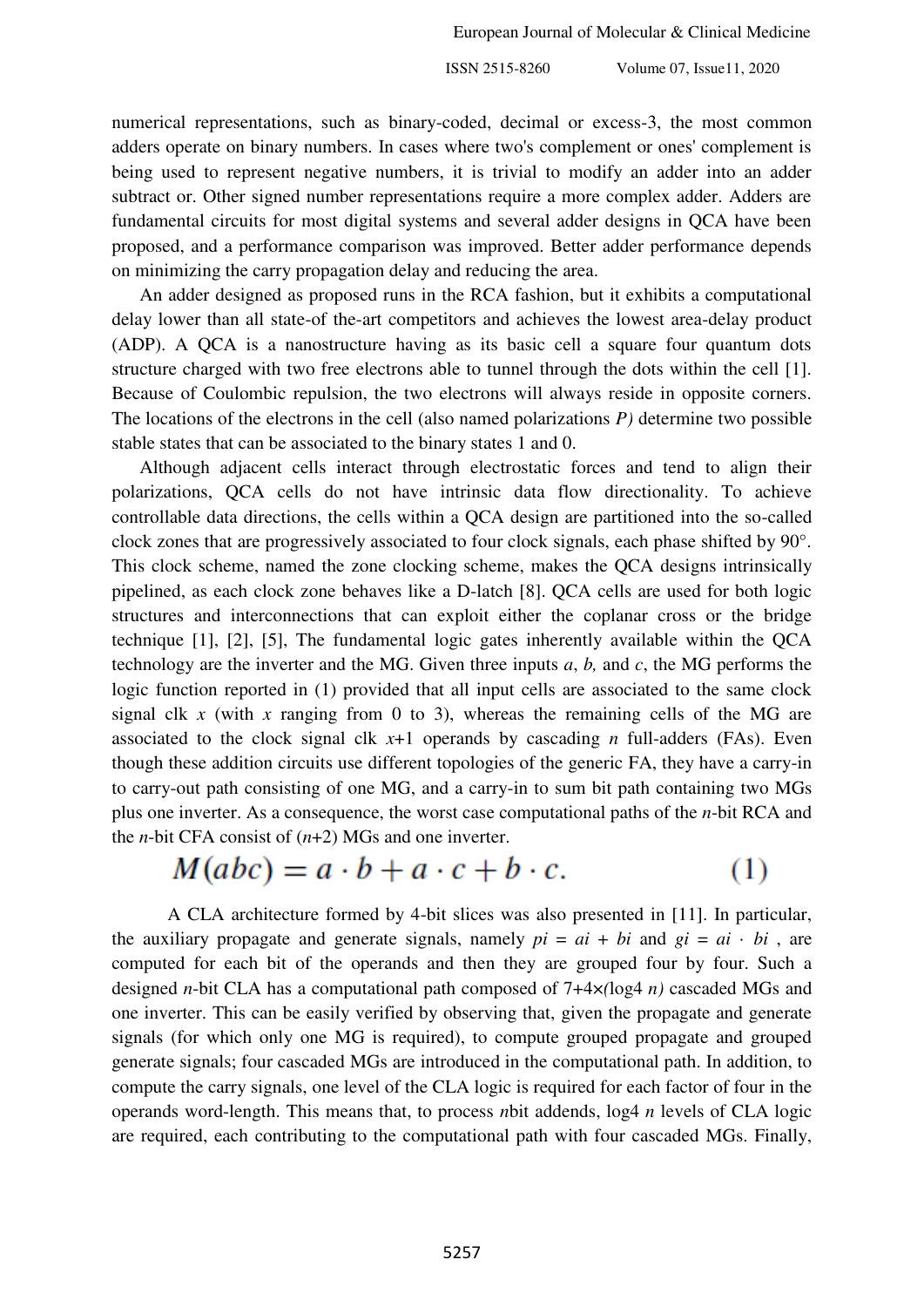the computation of sum bits introduces two further cascaded MGs and one inverter.The Approximate multiplier using adder's is presented.



#### **Figure 6. Proposed 1-bit Approximate Half adder**

Here, we are using Approximate Half adders and Full adders for approximate and accurate multiplications. The outputs of the approximate half adder are

 $Sum = \sim (MASK_X & X & Y) & (X | Y)$  (3)

 $Cout = MAXX \& X \& Y$  (4)

From above equations, the error distance between accurate mode and approximate mode can be analysed as shown in table 1.

| TWOTE IT IT WAS TWOTE OF THE IT OPODER THRUET |  |   |      |                                         |      |       |  |  |  |
|-----------------------------------------------|--|---|------|-----------------------------------------|------|-------|--|--|--|
| <b>Accurate mode</b><br>$(MASK_X=1)$          |  |   |      | <b>Approximate mode</b><br>$(MASK_X=0)$ |      |       |  |  |  |
| X                                             |  | S | Cout | S                                       | Cout | Error |  |  |  |
|                                               |  |   |      |                                         |      |       |  |  |  |
|                                               |  |   |      |                                         |      |       |  |  |  |
|                                               |  |   |      |                                         |      |       |  |  |  |
|                                               |  |   |      |                                         |      |       |  |  |  |

#### **Table 1. Truth Table of the Proposed Adder**

So, here as the error distance is very less, thus it can act as both approximate and accurate very effectively.





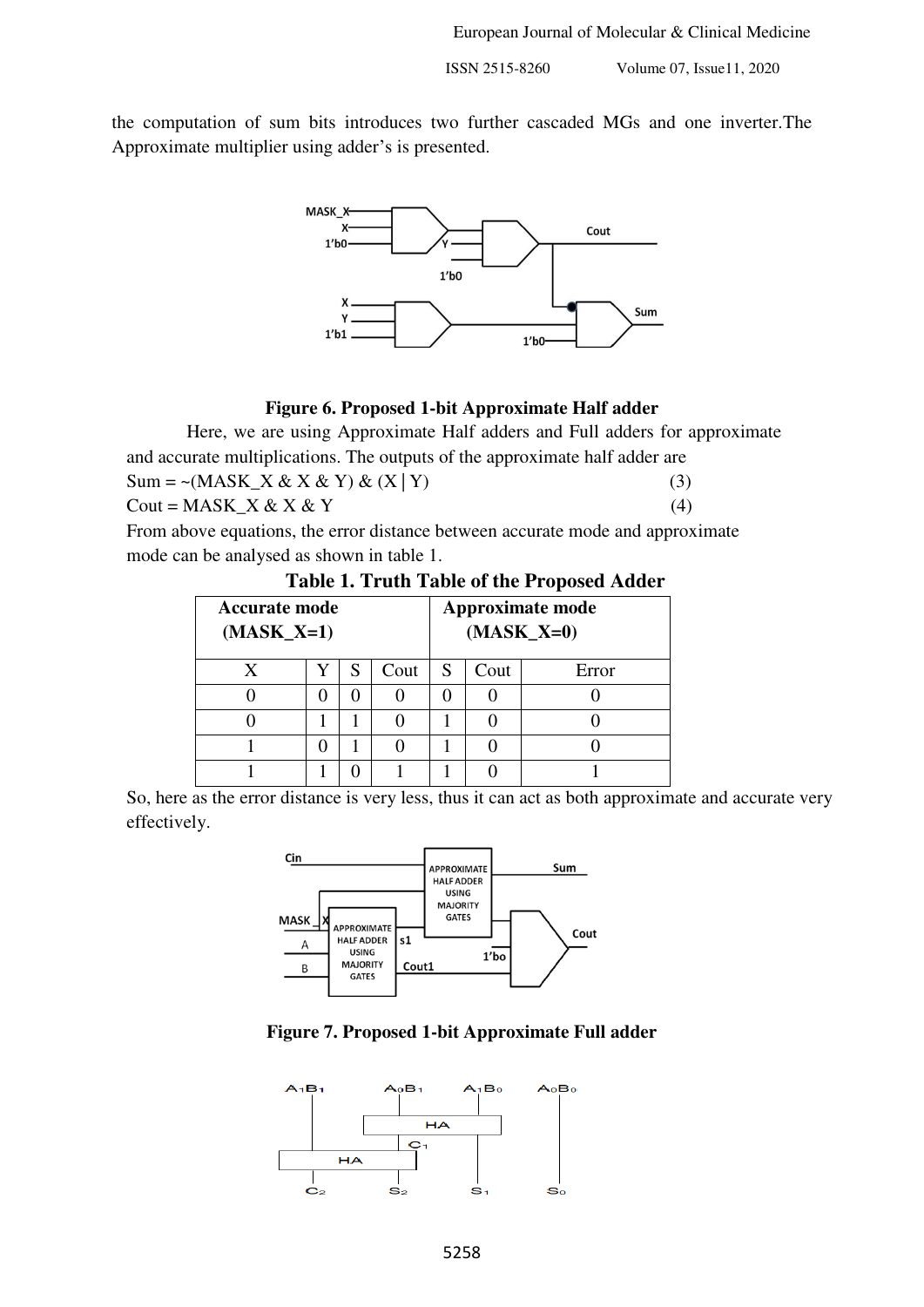# **Figure 8. Proposed 2-bit approximate multiplication**

By using two approximate half adders, the full adder is designed in Figure 7. These Half adder and Full adder combinations are used to implement the Brent Kung Adder. Figure 8 performs the 2-bit multiplication operation between A, B. Initially, four partial products namely A0B0, A1B0, A0B1 and A1B1 are generated by using bitwise AND operation between A, B. The AND gate can be implemented by making any one of the inputs in Majority gate to zero. For generating the final product bits two Half Adders are used as shown in Figure 7. And the product bits are P0=A0B0, C1S1=A1B0+A0B1 (P1=S1), C2S2=C1+A1B1 (P2=S2 and P3=C2). To perform the half adder operation Fig. 6 is used. By making anyone of Full adder input to zero, the circuit will act as a Half Adder. The multiplier consists of a control signal to select its operational mode by controlling the operation of half adders and full adders in Brent Kung Adder.



**Figure 9. Architecture diagram of N bit Approximate multiplier** 

To develop a N-bit multiplier, we need 4 Nby2 multipliers. For example, for implementing 4-bit multiplier it requires four 2-bit multipliers. Here, three N-bit Brent Kung approximate adders are needed. First adder adds the second and third multiplier outputs, and the addition output will be forwarded to the second stage adder. First Nby2 multiplier fed half of the LSB output bits as the final outputs, and the next half MSB output bits are fed as input to the second stage adder. To avoid mismatches of the array Nby2 zeros are added to second and third stage adders. After completing all the additions, product P will be generated. **Sim** 

|             |              |                     |          |                |        | 330.543 ns |
|-------------|--------------|---------------------|----------|----------------|--------|------------|
| <b>Name</b> | <b>Value</b> | $\blacksquare$ 0 ns | $100$ ns | 200 ns         | 300 ns |            |
| P[15:0]     | 160          | 32767               | 65025    | 160            |        |            |
| A[7:0]      | 20           |                     | 255      | 2 <sub>D</sub> |        |            |
| B[7:0]      |              |                     | 255      |                |        |            |
| m           |              |                     |          |                |        |            |
| N[31:0]     | 8            |                     |          |                |        |            |
|             |              |                     |          |                |        |            |

The functionality of the circuit was tested using the Xilinx ISE software. The signals a and b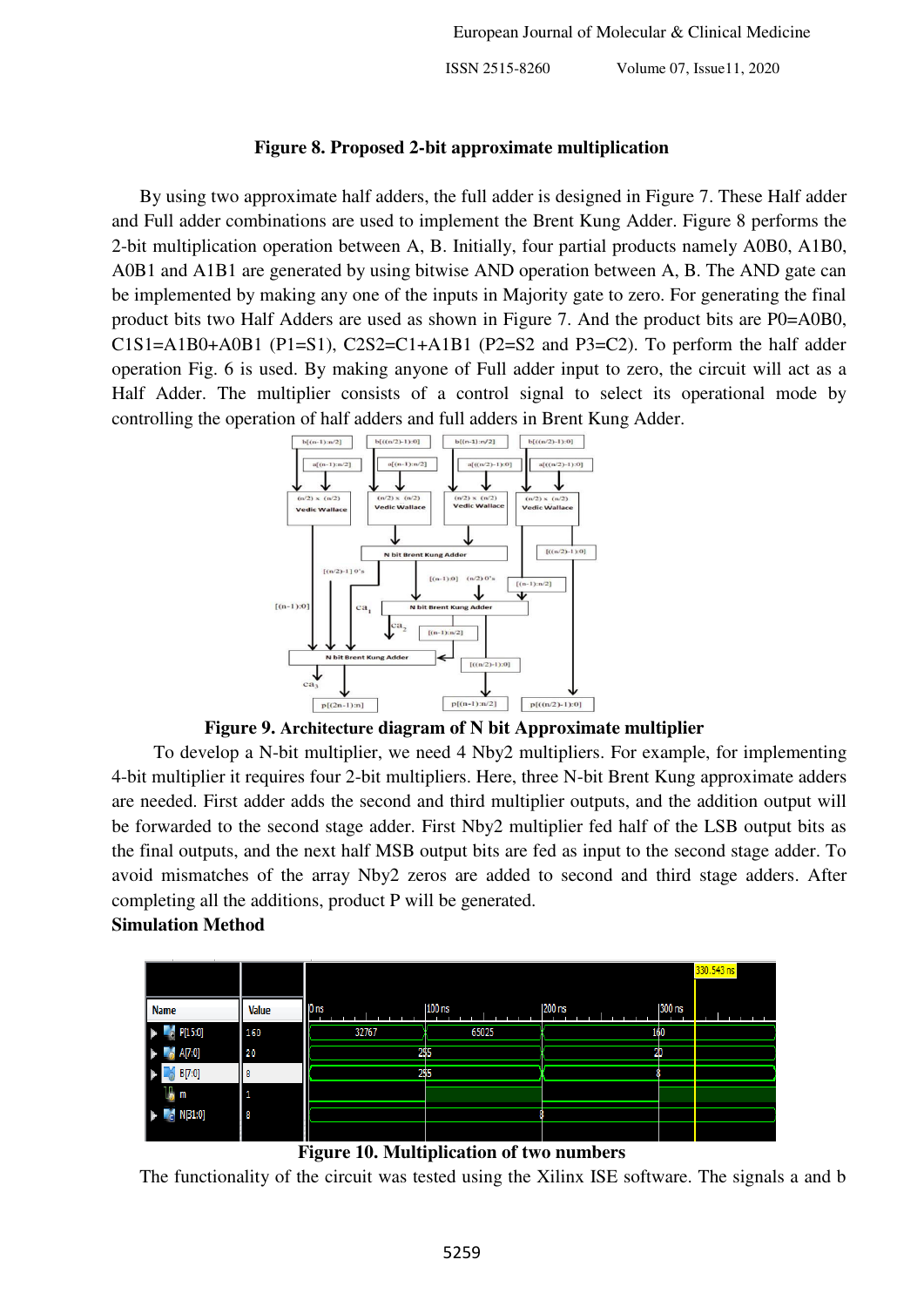of size 8-bit are given as Inputs. Here **m** is the mode selection bit, when m=0 it will act as approximate multiplier for some testcases and when m(mask)=1 it will act as an accurate multiplier for all testcases. The two input signals a, b are of values {255,255}, when m=0 then the approximate multiplier output is 12887 and when m=1 the accurate multiplier output is 7550 can be observed in output variable P. The simulated result is shown in Fig.10.

# **4. RESULTS AND DISCUSSION**

The study has been carried out by considering Look Up Table(LUT), Time Delay and Power Consumption. The Look Up Tables used in the proposed system are 54 as compared to the previous work of 108. It indicates very less area is used for the proposed design. The consumed path delay in the proposed system is 14.015ns as compared to the previous work of 25.701ns.

| <b>Parameter</b> | <b>Proposed</b>      | <b>Extension</b>     |
|------------------|----------------------|----------------------|
| <b>LUTS</b>      | 108                  | 54                   |
| <b>Time</b>      | 25.701 <sub>ns</sub> | 14.015 <sub>ns</sub> |
| Area used        | $28\%$               | 14%                  |

#### **Comparison**

The performance of the proposed system is compared with that of the existing method. We can observe that the designed multiplier is effective and efficient in terms of areadelay tradeoff, delay (speed) and power utilization when compared to the previous one.

## **5. CONCLUSIONS**

This paper has presented a design, analysis and evaluation of majority logic based approximate adders and approximate multipliers. ML based 1-bit, 2-bit and multi-bit AFAs have been proposed; these deigns have a reduced circuit complexity and reduced delay compared to the exact counterpart while only incurring in a modest loss in accuracy. By combining multiple approximate techniques (such as the proposed MLACs and approximate PPR circuitry) with the so-called complement bits, ML based multi-bit AMs have been proposed: an influence factor has been defined to measure the importance of different complement bits; selection of the complement bits has also been pursued by an in-depth analysis depending on the size of multipliers; multiple MLACs has been proposed based on MLAFAs or K-Map simplification, and has been employed in the approximate PPR circuitry design for 8 \_ 8 MLAMs. The following conclusions can be drawn.

(1) By combining the proposed 1-bit MLAFA and the existing 1-bit MLAFA, multi-bit MLAFAs can be designed with a relatively large error. The proposed MLAFA33 designed by truth table reduction can provide the solution for improving accuracy. For 8 bit adders, MLAFA1212-1233 (with a reduction of 58% in majority gates as well as 50% in delay) and MLAFA1212-3333 (with a reduction of 50% in majority gates as well as 50% in delay) are superior to other designs.

(2) Based on the proposed 2\_2 MLAM, we can selectively design multi-bit multipliers by adding the complement bits. From the presented theoretical analysis, for a 4  $\pm$  4 multiplier, when p changes from 3 to 4, the NMED increases sharply; for an  $8\text{ }$  8 multiplier, when p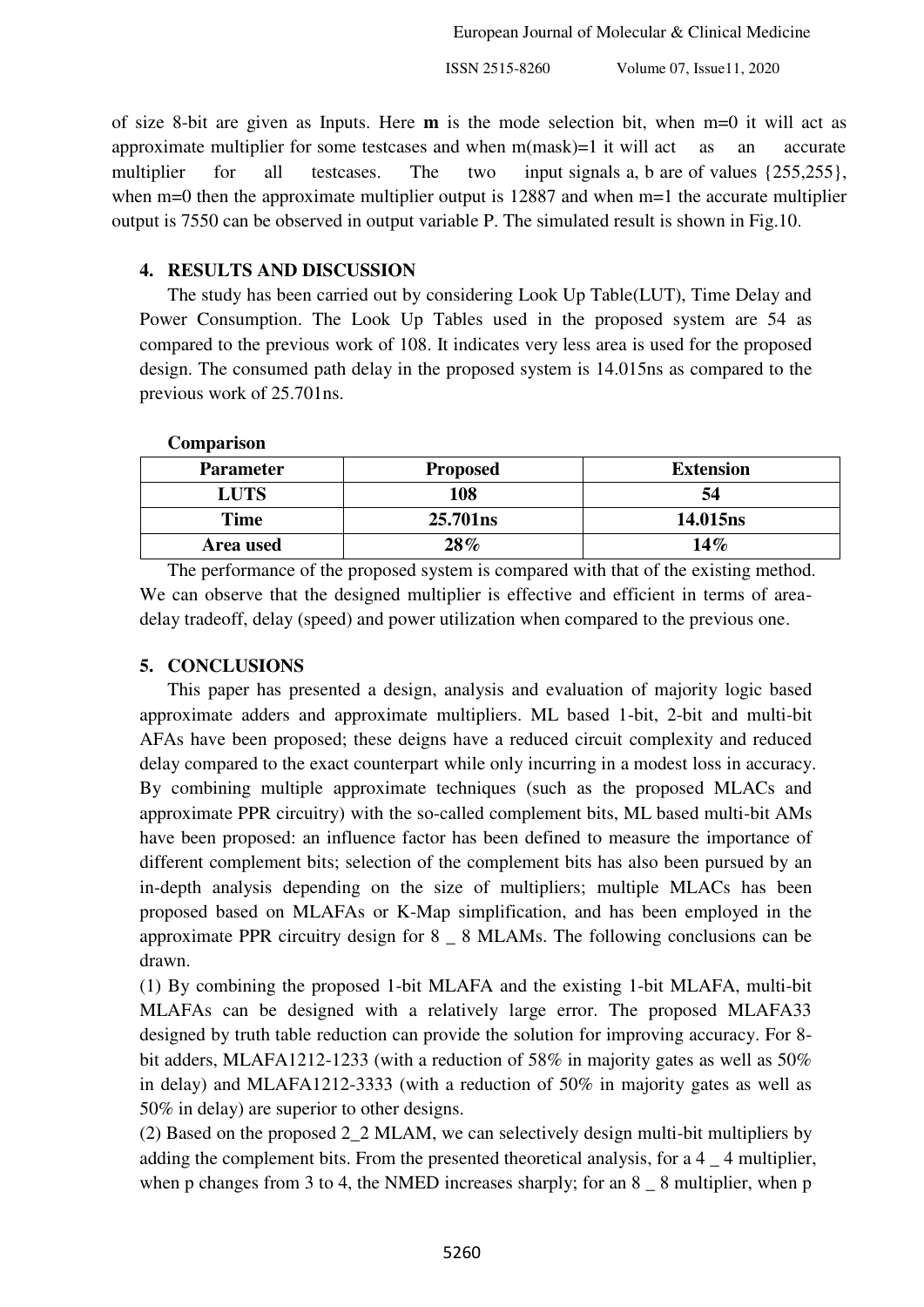is smaller than 10, the NMED increases slowly but when p is larger than 10, the NMED increases rapidly. So  $p=3$  and  $p=10$  are the best choices for the 4  $\pm$  4 multiplier and the 8 \_ 8 multiplier, respectively.

# **6. REFERENCES**

- 1. S.-L. Lu, "Speeding up processing with approximation circuits," Computer, vol. 37, no. 3, pp. 67–73, Mar. 2004.
- 2. J. Han and M. Orshansky, "Approximate computing: an emerging paradigm for energy-efficient design," in Proc. ETS, pp. 1-6, May2013
- 3. C. Labrado, H. Thapliyal and F. Lombardi "Design of Majority Logic Based ApproximateArithmetic Circuits," inProc. IEEE International Symposium on Circuits and Systems (ISCAS), pp. 2122-2125, May 2017.
- 4. V. Gupta, D. Mohapatra, S. P. Park, A. Raghunathan, and K. Roy, "Impact: Imprecise adders for low-power approximate computing,"in Proc. Int.Symp. Low Power Electronics and Design (ISLPED) , pp. 409–414, Aug. 2011.
- 5. Z. Yang, A. Jain, J. Liang, J. Han, and F. Lombardi, "Approximate xor/xnor-based adders for inexact computing," in Proc. 13th IEEE Conf. Nanotechnology (IEEE-NANO), pp. 690–693, Aug.2013.
- 6. V. Gupta, D. Mohapatra, A. Raghunathan, and K. Roy. "Low-power digital signal processing using approximate adders,"IEEE Trans. Comput.-Aided Des. Integ. Circuits Syst, vol. 32,pp. 124–137, 2013.
- 7. S. Rehman, W. El-Harouni, M. Shafique, A. Kumar, and J. Henkel. "Architectural-Space Exploration of Approximate Multipliers,". in Proc. Int. Conf. Comput.-Aided Des. (ICCD), pp. 1-6,Nov.2016.
- 8. N. Maheshwari, Z. Yang, J. Han, and F. Lombardi. "A design approach for compressor based approximate multipliers," in Proc. 28th Int. Conf. VLSI Des., pp. 209-214,Jan. 2015.
- 9. J. Liang, J. Han, and F. Lombardi, "New metrics for the reliability of approximate and probabilistic adders," IEEE Transactions on Computers, vol. 62, no. 9, pp. 1760–1771, 2013.
- 10. K. Walus and G. Jullien,"Design tools for an emerging SoC technology: quantum-dot cellular automata," in Proc. IEEE, vol. 94, no. 6,pp. 1225-1244,2006.
- 11. C. Lent and P Tougaw, "A device architecture for computing with quantum dots," in Proc. IEEE, vol. 85,no. 4,pp. 541-557,1997.
- 12. M. Vacca, M. Graziano, J. Wang, F. Cairo, G. Causapruno, G. Urgese,A. Biroli, and M. Zamboni, "Nano magnet logic: An architectural level over view," Lecture Notes in Computer Science, pp. 223–256, 2014.
- 13. A. Khitun and K. L. Wang, "Nano scale computational architectures with spin wave bus," Superlattices and Microstructures, vol. 38, no. 3,pp. 184– 200, 2005.
- 14. H. Cho and E. E. Swartzlander, "Adder and multiplier designs in quantum dot cellular automata," IEEE Transactions on Computers, vol. 58, no. 6, pp. 721–727,2009.
- 15. V. Pudi and K. Sridharan, "Low Complexity Design of Ripple Carry and Brent–Kung Adders in QCA,"IEEE Transactions on Nanotechnology, vol. 11, no. 1, pp. 105-119, 2012.